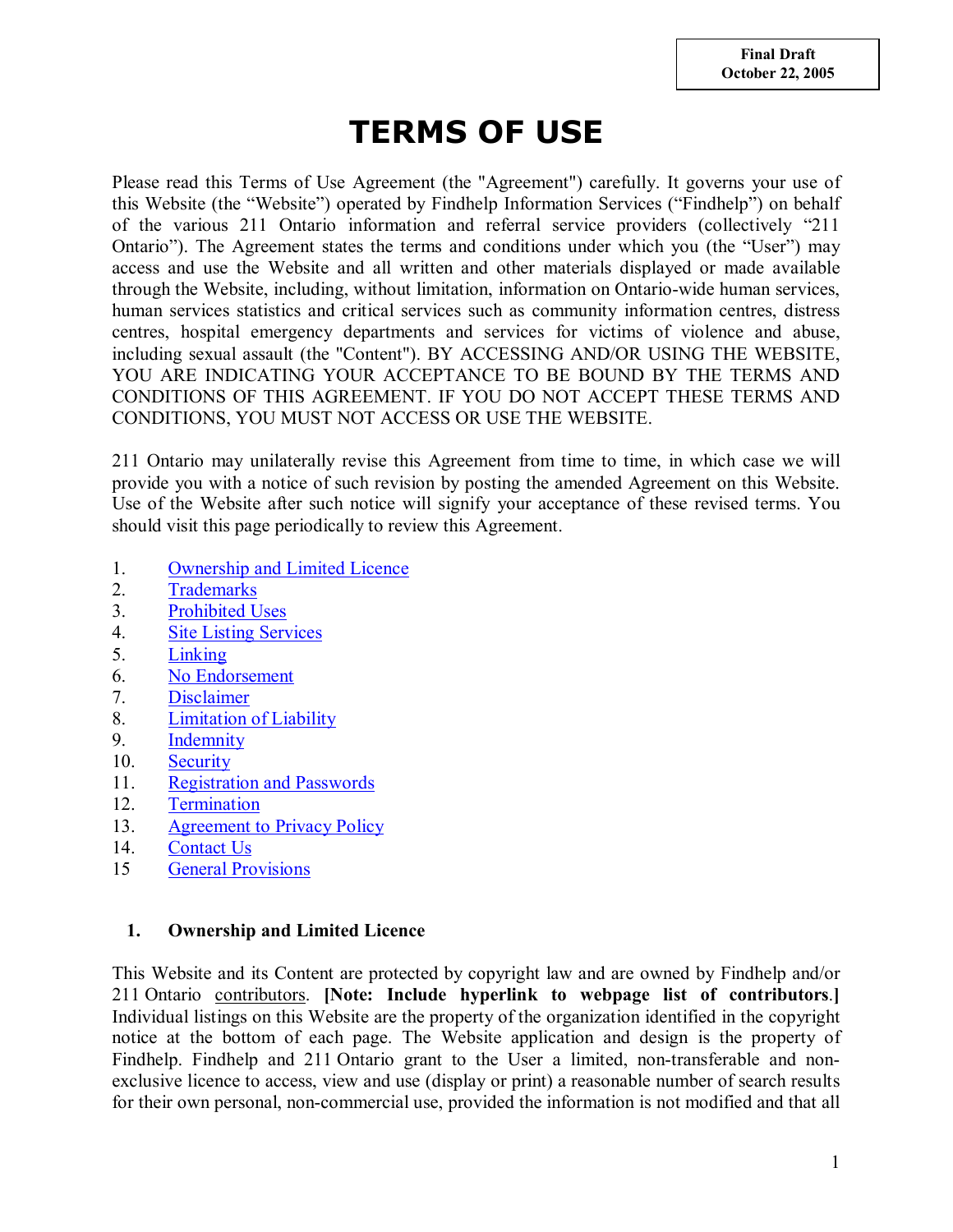copyright, trademark and other notices contained in the Website are maintained. None of the information may be otherwise reproduced, republished or re-disseminated in any manner or form without the express prior written consent of 211 Ontario or its affiliates, as the case may be.

The taxonomy used to index the services, including the definitions of listed terms, was originally published in the *Information and Referral Thesaurus*, First Edition, 1996. 211 Ontario and its affiliates have updated and amended many of the terms and are solely responsible for these changes. Except as expressly indicated above, no part of this taxonomy of human services terms and definitions may be reproduced, stored in a retrieval system, or transmitted in any form or by any means, electronic, mechanical, photocopying, recording or otherwise without the express prior written consent of 211 Ontario.

Access to certain services made available on the Website may be subject to the payment of fees on a subscription basis (in addition to being subject to the terms of this Agreement). Unless otherwise expressly indicated, any licence granted pursuant to a subscription is individually granted and is not intended for use by more than one person. The sharing of licences is prohibited and may result in the termination of this Agreement. Multi-user licences are available upon request.

To find out how the information on the Website can be customized to your needs, please send an e-mail to info@211Ontario.ca *[e-mail link]*.

# **2. Trademarks**

Certain words, phrases, names, titles, graphics, icons, designs, logos and trademarks displayed on the Website may constitute registered or unregistered trademarks, service marks or trade names of 211 Ontario or third parties. While certain trademarks of third parties may be used by 211 Ontario under licence, the display of any such marks or names on the Website does not imply that 211 Ontario or other entities have granted a licence or authorization of any kind.

Any use of the trade-names, trademarks, service-marks and logos (collectively "Trademarks") displayed on the Website, except as expressly provided in this Agreement, is strictly prohibited. Nothing appearing on the Website or elsewhere shall be construed as granting, by implication, estoppel, or otherwise, any licence or right to use any Trademarks displayed on the Website.

# **3. Prohibited Uses**

The User is prohibited from posting or transmitting on or through the Website any unlawful, threatening, libellous, defamatory, obscene, indecent, inflammatory, pornographic or profane material or any material that could constitute or encourage conduct that would be considered a criminal offence, give rise to civil liability, or otherwise violate any law. In addition, the User is prohibited from posting or transmitting on or through the Website any information which (a) infringes the rights of others or violates their privacy or publicity rights or (b) is protected by copyright, trademark or other proprietary right, unless with the express written consent of the owner of such right.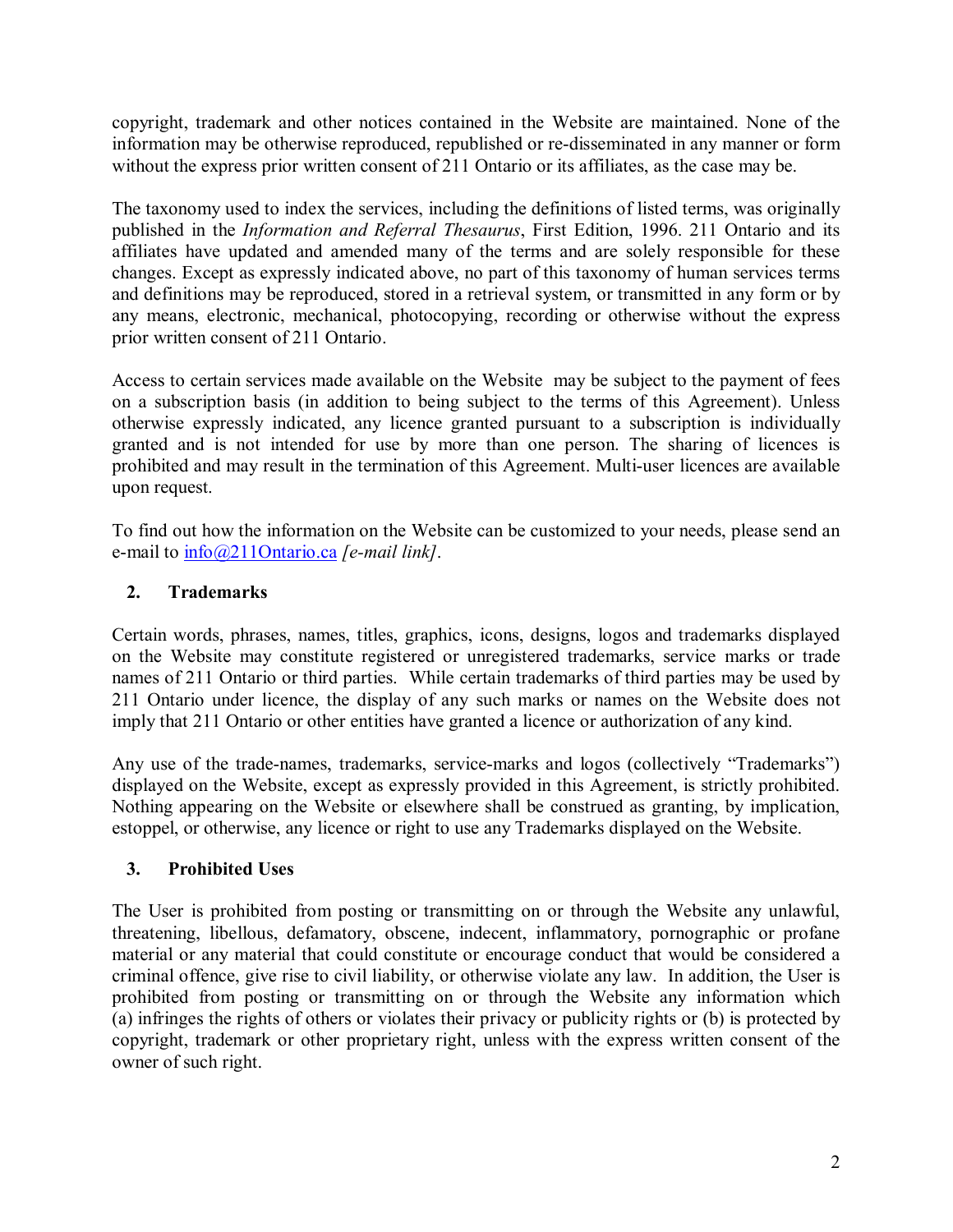Furthermore, you may not, nor may you allow others to, directly or indirectly:

- use the Website in any manner that could damage, disable, overburden or impair it;
- use the Website or its Content for commercial or philanthropic prospection purposes (including by use of unsolicited commercial e-mail or SPAM);
- interfere with the security of, or otherwise abuse, the Website or any services, system resources, accounts, servers or networks connected to or accessible through the Website or affiliated or linked Websites;
- disrupt or interfere with any other person's use or enjoyment of the Website or affiliated or linked Websites;
- upload, post or otherwise transmit on the Website any items, including without limitation computer viruses, Trojan horses, worms or other harmful, disruptive or destructive files or computer programs; or
- use any robot, spider or other automatic program or device, or manual process to monitor, copy, summarize, or otherwise extract information from the Website or the Content in whole or in part.

You agree that you are solely responsible for all your actions and communications undertaken or transmitted in the course of your usage of the Website, and that you will comply with all applicable laws concerning the use of or activities on the Website or in respect of the Content. You shall be solely liable for any damages resulting from any infringement of copyright, trademark or other proprietary right, or any other harm resulting from your use of the Website.

## **4. Site Listing Services**

## **4.1 Listing Policy**

211 Ontario and its affiliates collect, maintain and disseminate human service information that enables people to make informed choices to improve their quality of life.

Inclusion in the database of human services listed on the Website is free and is not dependent upon the purchase of a membership, products or separate advertising space from 211 Ontario or any of its affiliates.

Subject to the priorities detailed in the next section, the database includes organizations or programs primarily located in or serving the area that:

- Provide a direct service to the public
- Are networks or coalitions of direct service providers
- Are involved in licensing, planning or coordinating direct services
- Are not-for-profit, community-based or government organizations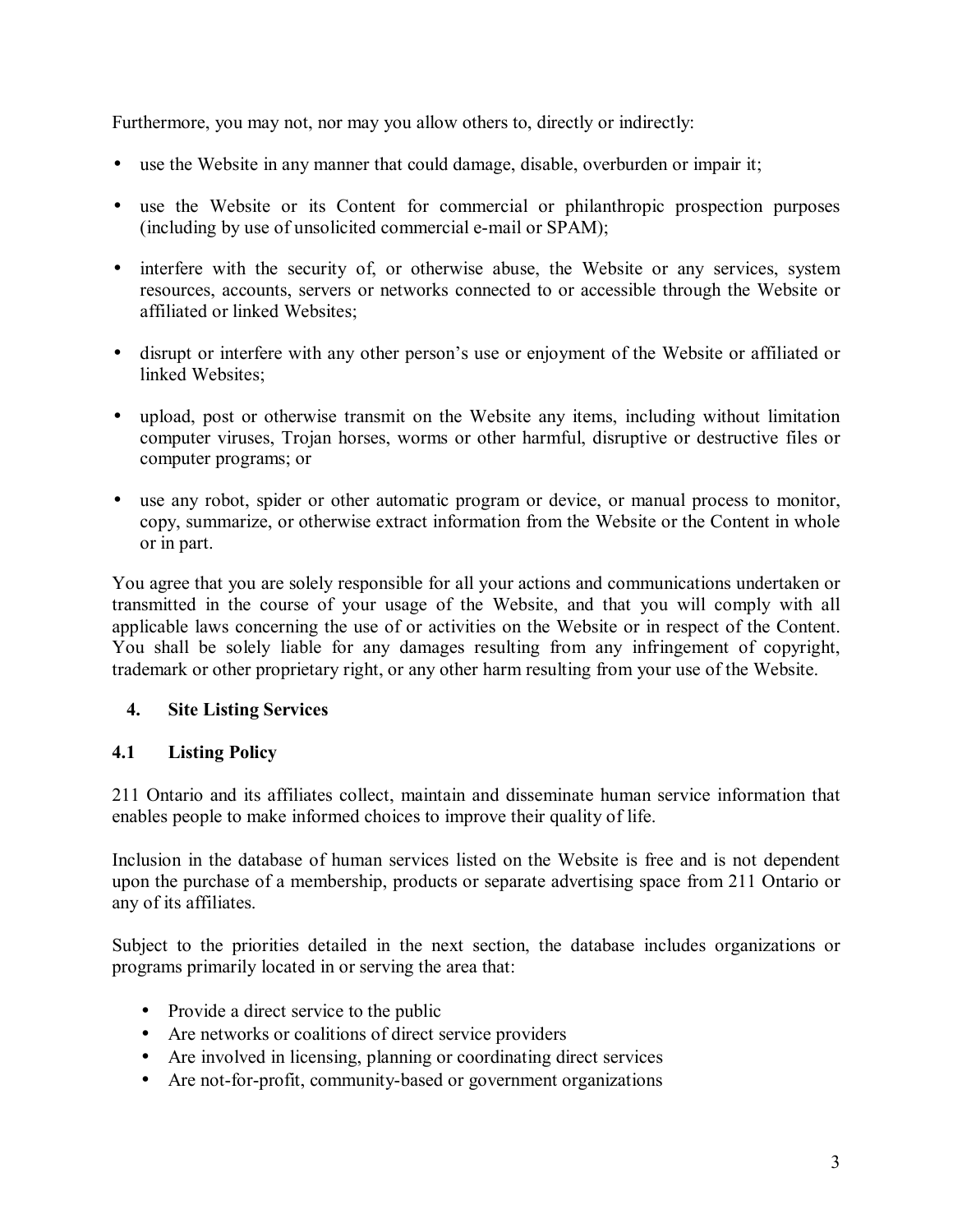- Are commercial organizations that provide first priority services not offered by the nonprofit sector
- Are commercial organizations licenced by the government or with special contractual agreements to operate long term care facilities, child care centres and certain home care services

Organizations must demonstrate the ability to provide ongoing reliable services and have an established funding base or the support of an established parent organization. Exceptions may be made in emerging or underfunded service areas.

211Ontario.ca *[link]* provides several portals, such as <u>Access to Professions and Trades in</u> Ontario, Directory of Youth Justice Services in Ontario and Ontario Aboriginal Calendar and Services Directory *[links]*, with province-wide information on specific topics.

# **4.2 First and Second Priorities**

It is the policy of 211 Ontario to set first and second priorities for the listing of services on the Website. For first-priority areas, every effort is made to have comprehensive listings of all eligible services. For second-priority areas, collection depends on staff resources, agreements with other agencies, and the ability of other agencies to collect and disseminate information. Rather than collect comprehensive information in second-priority areas, 211 Ontario may collect information regarding representative or umbrella groups, or refer Users to other telephone or Internet-based services.

211 Ontario gives first priority to basic subsistence and survival related services, including:

- Food, clothing and shelter
- Emergency assistance
- Crisis intervention
- Financial assistance
- Legal and correctional services
- Victim services
- Immigrant and refugee services
- Physical and mental health services
- Employment and training services
- Home support
- Public and specialized transportation
- Child care
- Access to permanent affordable housing

211 Ontario also gives first priority to services for people who may experience barriers to service because of:

- Language spoken
- Ethnocultural group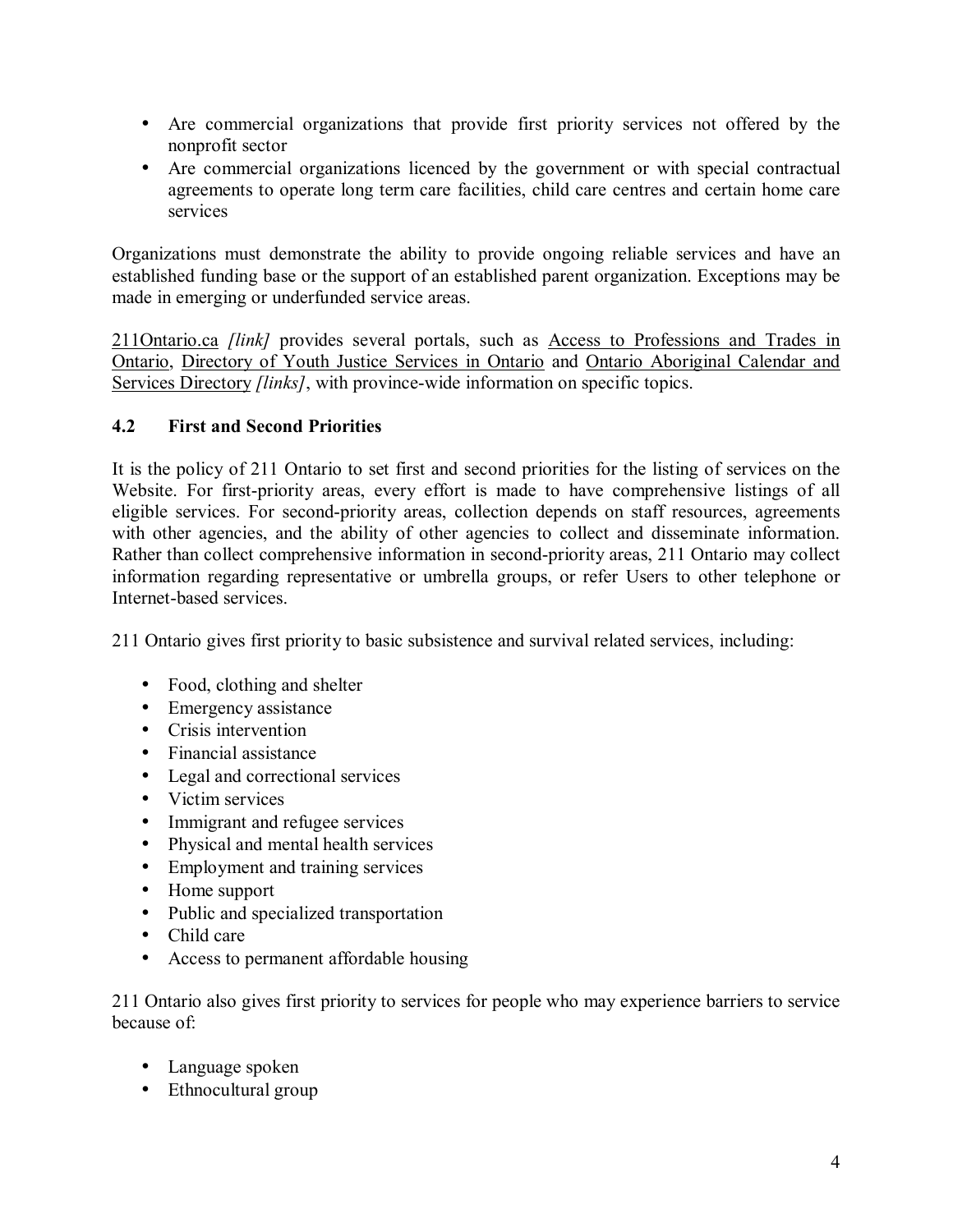- Age, including risk factors associated with infants, children, youth or seniors
- Low income, unemployment or lack of education or literacy
- Physical, mental or developmental disabilities
- Homelessness or social isolation
- Immigration or refugee status
- Fear of violence

211 Ontario gives second priority to the following quality of life services, unless they are for people who may experience barriers to service:

- Education
- Recreation
- Consumer assistance
- Environment
- Peace and disarmament
- International development

# **4.3 Exclusion**

211 Ontario reserves the right to exclude from the database any organization that it has, in its own discretion, adequate reason to believe may spread hatred or have a philosophy that could be hurtful to the well-being of individuals, groups or the community as a whole.

Potential grounds for exclusion or removal from the database may include, but is not limited to, service non-delivery, fraud, misrepresentation, discrimination, criminal activities, or operating outside licensing mandates.

211 Ontario reserves the right to refuse to list or to discontinue listings for organizations that have had serious complaints lodged against them with any regulatory body or with other organizations in the database providing similar services, or with 211 Ontario itself.

Decisions to include, exclude, or remove a service listing may be appealed by writing to 211 Ontario or its affiliates after a reasonable attempt has been made to resolve the issue with the editorial staff.

## **4.4 Referral to Other Services**

211 Ontario provides links to external Websites for some frequently sought services not listed on the Website, such as consulates and embassies.

Users unable to find the information they need are invited to call 211. Also, 211 centres are part of Ontario's extensive network of Community Information Centres *[link]*. Many of these multiservice agencies focus on specific communities or neighbourhoods and may provide local information on service clubs, schools, sports and hobby groups, etc.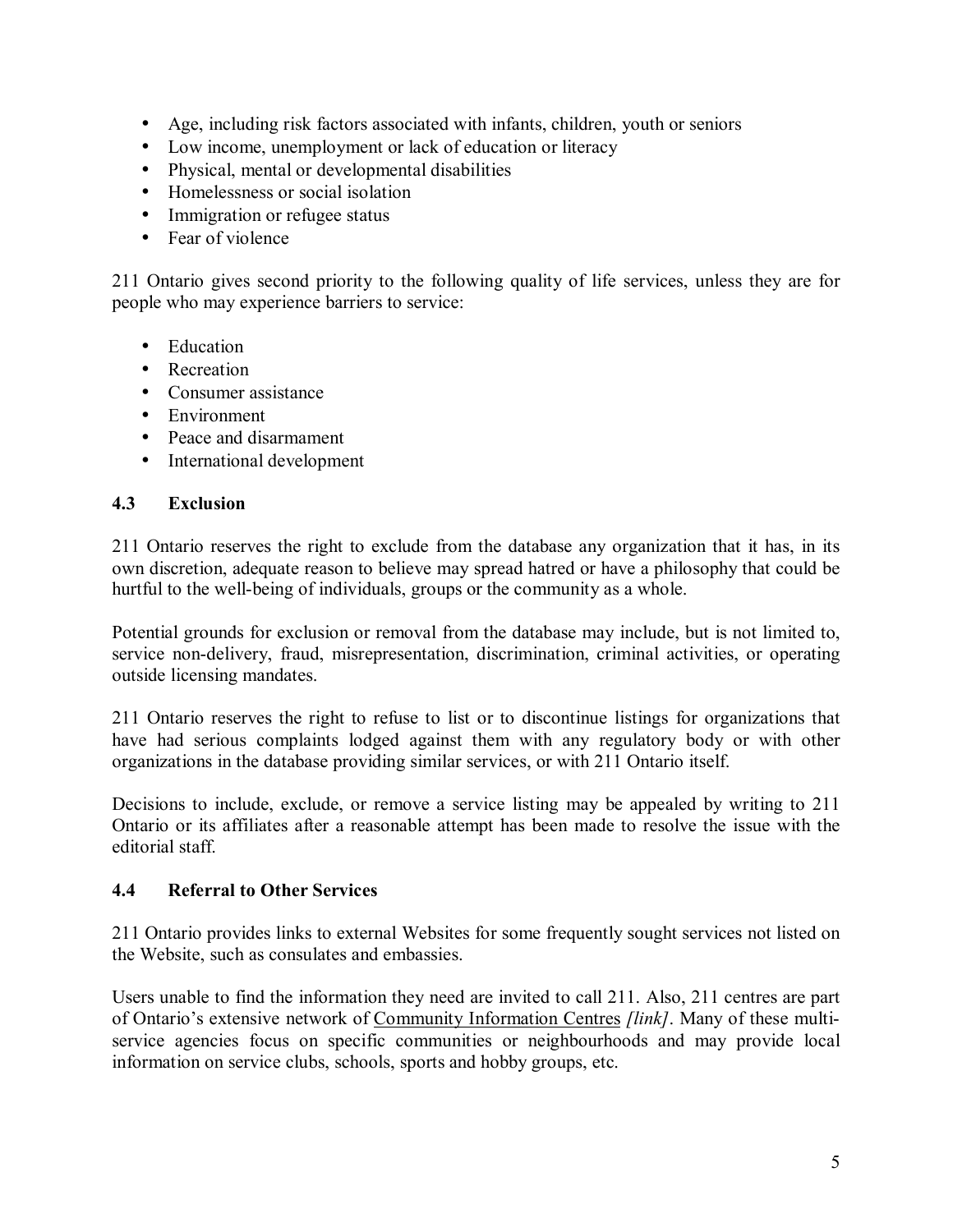# **4.5 Listing Updates**

Most organizations listed on the Website are asked annually to complete a written questionnaire or to update their information by telephone, fax or e-mail. In addition, the editorial team monitors service changes, and major changes are made as soon as the information is known and verified with the service provider. Nevertheless, community services change so rapidly that some omissions and inaccuracies are inevitable.

211 Ontario encourages organizations to use the Website to notify the editorial team of service changes throughout the year by using the update information option found on all records on the Website. 211 Ontario reserves the right to verify each change with the service provider.

The amount of detail, the language used and the presentation of information in describing a service or organization is at the discretion of 211 Ontario.

Changes submitted will not appear automatically or immediately on the Website. Changes are first verified and processed by staff, with the data on this Website typically updated once a week.

## **5. Linking**

211 Ontario encourages organizations to use the Website as a central collection of quality information. If you would like to link to the Website, we request that you:

- Inform us that you are creating a link by sending a message to  $info@211Ontario.ca.$ Please indicate the URL of the page where the link will be placed. We will add you to our e-mail list to provide you with automatic updates about this Website; and
- Link to the Website home page instead of specific pages within the Website.

While 211 Ontario encourages links to the Website, it does not wish to be linked to or from any third-party Website which contains, posts or transmits any unlawful information of any kind, including, without limitation, any content i) that constitutes or encourages conduct that would constitute a criminal offence, give rise to civil liability or otherwise violate any local, state, provincial, national or international law or regulation; ii) that may be damaging or detrimental to the activities, operations, credibility or integrity of 211 Ontario; or iii) that contains, posts or transmits any information, software or other material which violates or infringes upon the rights of others, including material which is an invasion of privacy or publicity rights, or which is protected by copyright, trademark or other proprietary rights.

211 Ontario reserves the right to prohibit or refuse to accept any link to the Website, including, without limitation, any link which contains or makes available any content or information of the foregoing nature, at any time. You agree to remove any link you may have to the Website upon the request of 211 Ontario.

The framing, mirroring and deeplinking of the Website or any of its Content in any form and by any method is strictly prohibited. You may not cause any advertisement including any pop-up or banner advertisement to appear at, or on, or after exiting, the Website.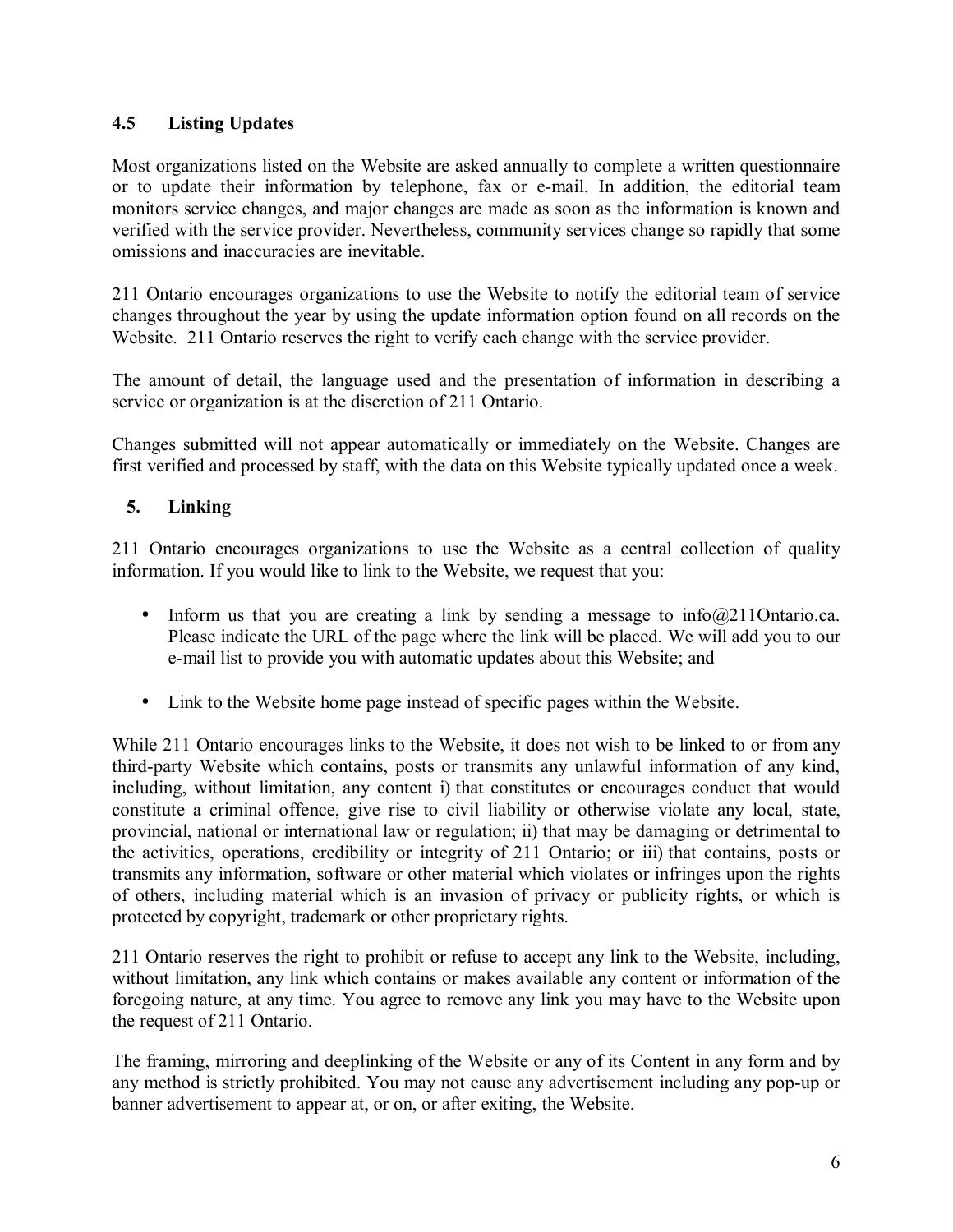### **6. No Endorsement**

Inclusion of an organization and information about its programs and services on the Website does not imply endorsement by 211 Ontario nor does exclusion indicate lack of endorsement.

Links to other websites are provided to help users locate other Internet resources that may be of interest. Parties other than 211 Ontario independently developed these other Websites and therefore 211 Ontario does not assume responsibility for the content of any third party Website, nor does it make any representation or warranty of any kind regarding any third-party Website including, without limitation, (i) regarding the legality, accuracy, reliability, completeness, timeliness or suitability of any content on such third-party Websites, (ii) regarding the merchantability and fitness for a particular purpose of any material, content, software, goods, or services located at or made available through such third-party Websites, or (iii) that the operation of such third-party Websites will be uninterrupted or error free, that defects or errors in such third-party Websites will be corrected, or that such third-party Websites will be free from viruses or other harmful components.

In providing links to other Websites, 211 Ontario is not acting as a publisher or disseminator of the material contained on these other Websites and does not seek to control the content of, or maintain any type of editorial control over, such Websites. A link to another Website should not be construed to mean that 211 Ontario is associated with or is legally authorized to use any trademark, trade name, logo or copyrighted symbol that may be reflected in the link or the description of the link to such other Websites. In addition, the mention of another party or its products or services on the Website should not be construed as an endorsement of that party or its products or services.

## **7. Disclaimer**

The information on the Website is provided for information purposes only. It is not intended to provide medical, legal or professional advice whatsoever and should not be relied upon in that respect.

THE WEBSITE AND THE CONTENT IS PROVIDED "AS IS". WHILE 211 ONTARIO ENDEAVOURS TO PROVIDE INFORMATION THAT IS CORRECT, ACCURATE AND TIMELY, 211 ONTARIO MAKES NO REPRESENTATIONS OR WARRANTIES, EXPRESS OR IMPLIED, REGARDING THE WEBSITE AND THE CONTENT INCLUDING, WITHOUT LIMITATION, NO REPRESENTATION OR WARRANTY THAT (I) THE CONTENT CONTAINED IN OR MADE AVAILABLE THROUGH THE WEBSITE WILL BE FIT FOR A PARTICULAR PURPOSE, (II) THE WEBSITE OR CONTENT WILL BE ACCURATE, COMPLETE, CURRENT, RELIABLE, OR TIMELY, (III) THAT THE OPERATION OF THE WEBSITE WILL BE UNINTERRUPTED OR ERROR-FREE, (IV) THAT DEFECTS OR ERRORS IN THE WEBSITE OR THE CONTENT, BE IT HUMAN OR COMPUTER ERRORS, WILL BE CORRECTED, (V) THAT THE WEBSITE WILL BE FREE FROM VIRUSES OR HARMFUL COMPONENTS, AND (VI) THAT COMMUNICATIONS TO OR FROM THE WEBSITE WILL BE SECURE AND/OR NOT INTERCEPTED.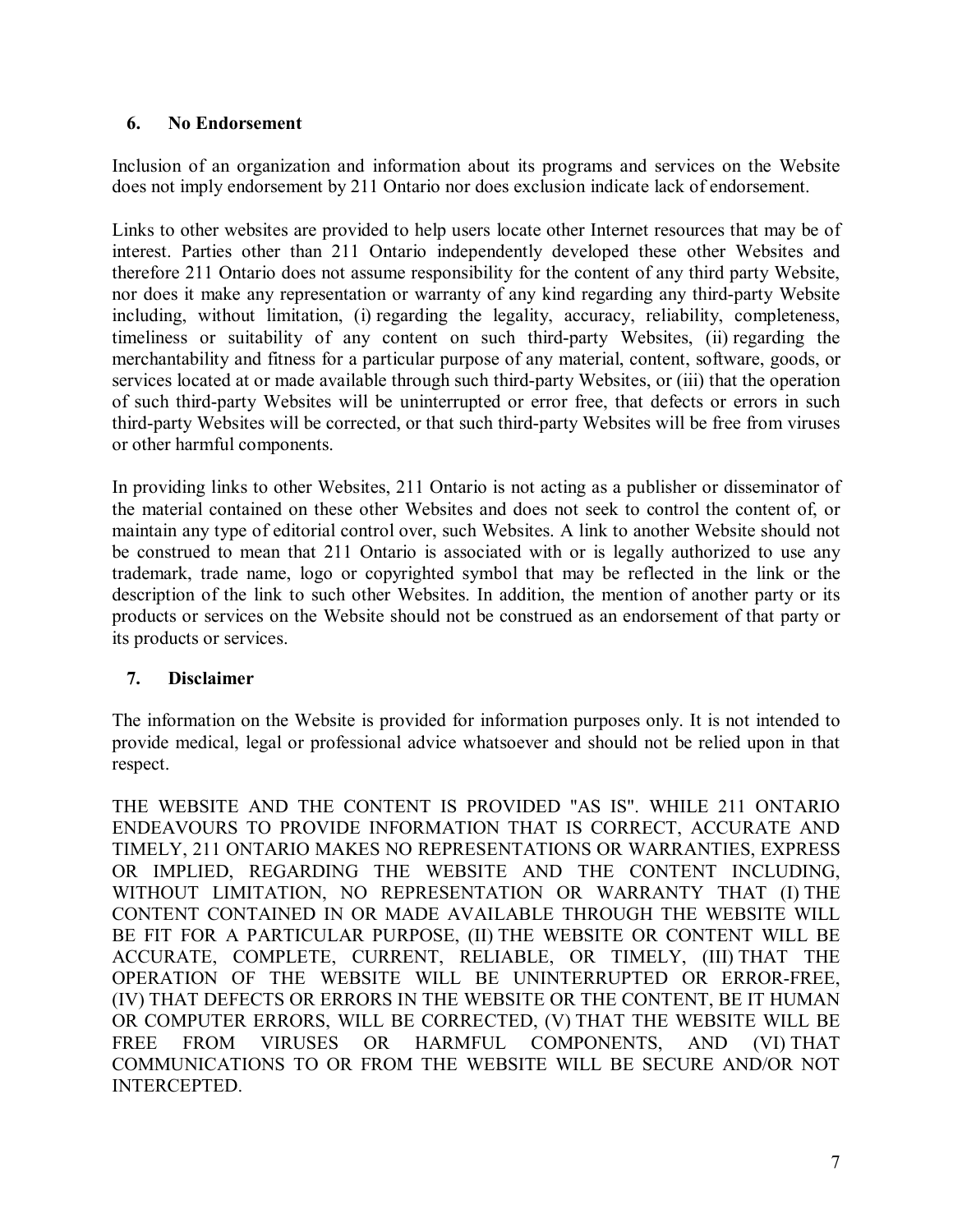## **8. Limitation of Liability**

IN NO EVENT SHALL 211 ONTARIO BE LIABLE FOR DAMAGES OF ANY KIND, INCLUDING, WITHOUT LIMITATION, ANY INDIRECT, SPECIAL, INCIDENTAL OR CONSEQUENTIAL DAMAGE OR ANY OTHER DAMAGES WHATSOEVER AND HOWSOEVER CAUSED, ARISING OUT OF OR IN CONNECTION WITH THE USE OF THE WEBSITE OR IN RELIANCE ON THE INFORMATION AVAILABLE ON THE WEBSITE, INCLUDING, WITHOUT LIMITATION, ANY LOSS OF USE, LOST DATA, LOST BUSINESS PROFITS, BUSINESS INTERRUPTION OR ANY OTHER LOSS INCURRED IN CONNECTION WITH THE USE OR MISUSE OF THE WEBSITE, REGARDLESS OF THE CAUSE AND WHETHER THE ACTION IS IN CONTRACT, TORT (INCLUDING NEGLIGENCE), CIVIL LIABILITY OR OTHERWISE. THE FOREGOING LIMITATION SHALL APPLY EVEN IF 211 ONTARIO KNEW OF OR OUGHT TO HAVE KNOWN OF THE POSSIBILITY OF SUCH DAMAGES.

#### **9. Indemnity**

You agree to defend, indemnify and hold harmless 211 Ontario and all third parties mentioned at the Website, from and against any and all claims, actions or demands, including without limitation reasonable legal and accounting fees, resulting from your use of the Website or your breach of this Agreement.

# **10. Security**

While every effort is made to ensure that all information provided on the Website does not contain computer viruses, the User should take reasonable and appropriate precautions to scan the User's computer systems for computer viruses and to protect them against the harmful effects of such viruses, including by means of maintaining a complete and current backup of the applicable items or information contained on the User's computer system.

## **11. Registration and Passwords**

Certain services and related features made available on the Website may require registration. Should the User choose to register for any such Services or related features, the User agrees to provide accurate and current information as required by the relevant registration process and to promptly update such information as necessary to ensure it is kept accurate and complete.

The User agrees to be responsible for: (a) maintaining the confidentiality of any passwords or other account identifiers which the User chooses or is assigned as a result of registration, and (b) all activities that occur under such password or account. Further, the User agrees to notify 211 Ontario of any unauthorized use of their password or account. 211 Ontario shall not be responsible or liable, directly or indirectly, in any way for any loss or damage of any kind incurred as a result of, or in connection with, the User's failure to comply with the Terms of Use.